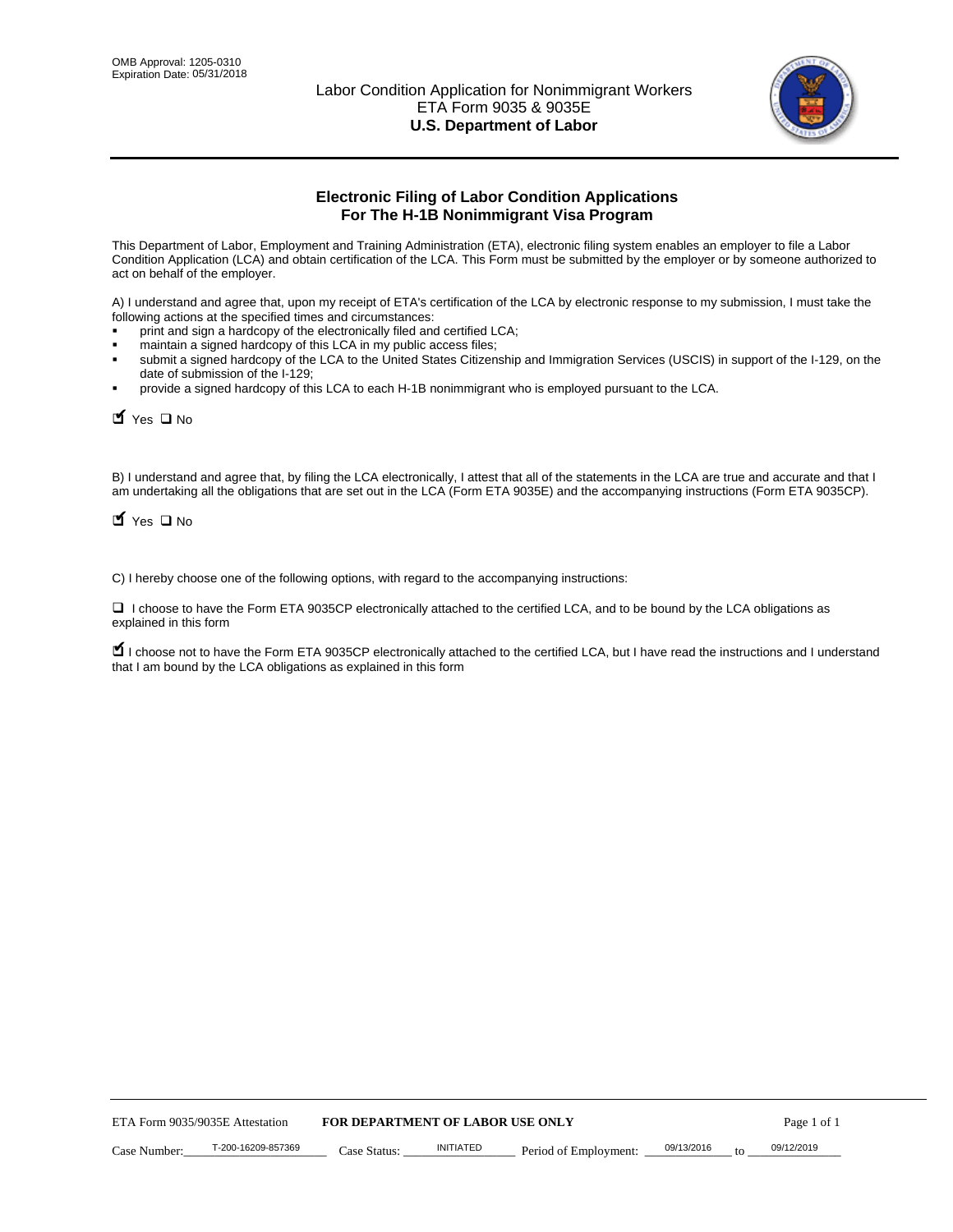## Labor Condition Application for Nonimmigrant Workers ETA Form 9035 & 9035E **U.S. Department of Labor**



*Please read and review the filing instructions carefully before completing the ETA Form 9035 or 9035E. A copy of the instructions can be found at http://www.foreignlaborcert.doleta.gov/. In accordance with Federal Regulations at 20 CFR 655.730(b), incomplete or obviously inaccurate Labor Condition Applications (LCAs) will not be certified by the Department of Labor. If the employer has received permission from the Administrator of the Office of Foreign Labor Certification to submit this form non-electronically, ALL required fields/items containing an asterisk ( \* ) must be completed as well as any fields/items where a response is conditional as indicated by the section ( § ) symbol.* 

## **A. Employment-Based Nonimmigrant Visa Information**

1. Indicate the type of visa classification supported by this application *(Write classification symbol)*: \*

### **B. Temporary Need Information**

| <b>B. Temporary Need Information</b>                                                                                                                                    |                                                            |                                              |  |  |
|-------------------------------------------------------------------------------------------------------------------------------------------------------------------------|------------------------------------------------------------|----------------------------------------------|--|--|
| 1. Job Title *<br><b>TRANSPORTATION PLANNER II</b>                                                                                                                      |                                                            |                                              |  |  |
| 2. SOC (ONET/OES) code *                                                                                                                                                | 3. SOC (ONET/OES) occupation title *                       |                                              |  |  |
| 19-3051                                                                                                                                                                 | URBAN AND REGIONAL PLANNERS                                |                                              |  |  |
| 4. Is this a full-time position? *                                                                                                                                      |                                                            | <b>Period of Intended Employment</b>         |  |  |
| $\blacksquare$ Yes<br>$\square$ No                                                                                                                                      | 5. Begin Date *<br>09/13/2016<br>(mm/dd/yyyy)              | 6. End Date *<br>09/12/2019<br>(mm/dd/yyyy)  |  |  |
| 7. Worker positions needed/basis for the visa classification supported by this application                                                                              |                                                            |                                              |  |  |
| 1                                                                                                                                                                       | Total Worker Positions Being Requested for Certification * |                                              |  |  |
| Basis for the visa classification supported by this application<br>(indicate the total workers in each applicable category based on the total workers identified above) |                                                            |                                              |  |  |
| 0<br>a. New employment *                                                                                                                                                | 0                                                          | d. New concurrent employment *               |  |  |
| b. Continuation of previously approved employment *<br>without change with the same employer                                                                            | 0                                                          | e. Change in employer *                      |  |  |
| 0<br>c. Change in previously approved employment *                                                                                                                      | 0                                                          | f. Amended petition *                        |  |  |
| C. Employer Information                                                                                                                                                 |                                                            |                                              |  |  |
| 1. Legal business name *                                                                                                                                                | MORGANTOWN MONONGALIA METROPOLITAN PLANNING ORGANIZATION   |                                              |  |  |
| 2. Trade name/Doing Business As (DBA), if applicable N/A                                                                                                                |                                                            |                                              |  |  |
| 3. Address 1 *<br>82 HART FIELD ROAD                                                                                                                                    |                                                            |                                              |  |  |
| 4. Address 2<br><b>SUITE 105</b>                                                                                                                                        |                                                            |                                              |  |  |
| 5. City *<br><b>MORGANTOWN</b>                                                                                                                                          | 6. State $*_{\text{WV}}$                                   | $\overline{7.$ Postal code $*$ 26505         |  |  |
| 8. Country *<br>UNITED STATES OF AMERICA                                                                                                                                | N/A                                                        | 9. Province                                  |  |  |
| 10. Telephone number * 3042919571<br>11. Extension $N/A$                                                                                                                |                                                            |                                              |  |  |
| 12. Federal Employer Identification Number (FEIN from IRS) *<br>770627052                                                                                               | 925120                                                     | 13. NAICS code (must be at least 4-digits) * |  |  |
|                                                                                                                                                                         |                                                            |                                              |  |  |

## **C. Employer Information**

| 1. Legal business name *<br>MORGANTOWN MONONGALIA METROPOLITAN PLANNING ORGANIZATION                         |                               |                           |
|--------------------------------------------------------------------------------------------------------------|-------------------------------|---------------------------|
| 2. Trade name/Doing Business As (DBA), if applicable N/A                                                     |                               |                           |
| Address 1 *<br>3.<br><b>82 HART FIELD ROAD</b>                                                               |                               |                           |
| 4. Address 2<br><b>SUITE 105</b>                                                                             |                               |                           |
| 5. City *<br><b>MORGANTOWN</b>                                                                               | . State $N_{\text{VV}}$<br>6. | 7. Postal code *<br>26505 |
| 8. Country *                                                                                                 | 9. Province                   |                           |
| UNITED STATES OF AMERICA                                                                                     | N/A                           |                           |
| 10. Telephone number *<br>3042919571                                                                         | 11. Extension<br>N/A          |                           |
| 12. Federal Employer Identification Number (FEIN from IRS) *<br>13. NAICS code (must be at least 4-digits) * |                               |                           |
| 770627052                                                                                                    | 925120                        |                           |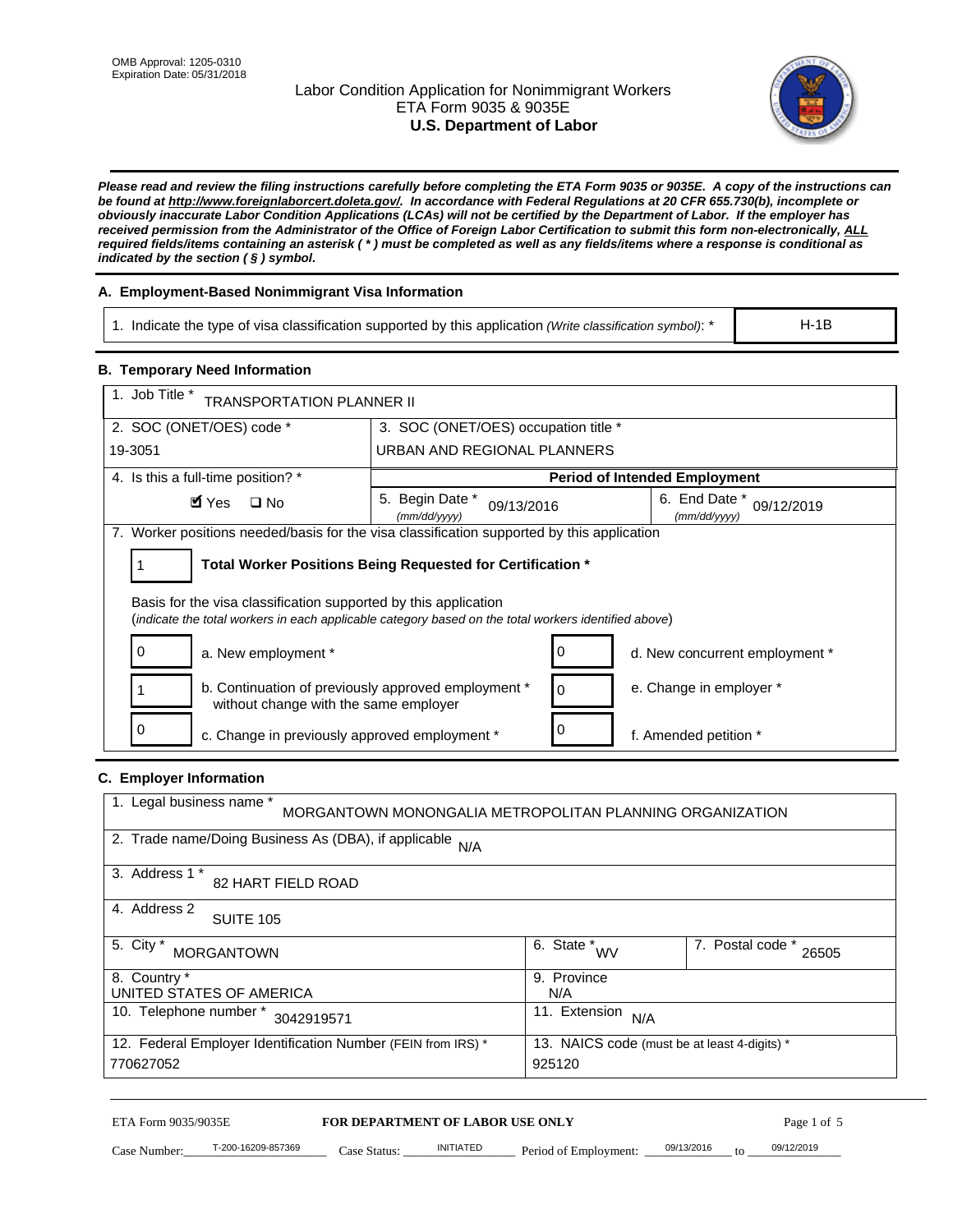

## **D. Employer Point of Contact Information**

**Important Note**: The information contained in this Section must be that of an employee of the employer who is authorized to act on behalf of the employer in labor certification matters. The information in this Section must be different from the agent or attorney information listed in Section E, unless the attorney is an employee of the employer.

| 1. Contact's last (family) name *                     | 2. First (given) name *               |                           | 3. Middle name(s) * |
|-------------------------------------------------------|---------------------------------------|---------------------------|---------------------|
| <b>IAUSTIN</b>                                        | <b>WILLIAM</b>                        |                           | N/A                 |
| 4. Contact's job title *<br><b>EXECUTIVE DIRECTOR</b> |                                       |                           |                     |
| 5. Address 1 *<br>82 HART FIELD ROAD                  |                                       |                           |                     |
| 6. Address 2<br><b>SUITE 105</b>                      |                                       |                           |                     |
| 7. City $*$<br><b>MORGATOWN</b>                       | $\overline{8}$ . State *<br><b>WV</b> | 9. Postal code *<br>26505 |                     |
| 10. Country *                                         | 11. Province                          |                           |                     |
| UNITED STATES OF AMERICA                              | N/A                                   |                           |                     |
| 12. Telephone number *<br>Extension<br>13.            |                                       | 14. E-Mail address        |                     |
| 3042919571                                            | BAUSTIN@LABYRINTH.NET                 |                           |                     |

## **E. Attorney or Agent Information (If applicable)**

| <b>AUSTIN</b>                                                                                                                                       | <b>WILLIAM</b>                   |                                                                                       |                                               | N/A              |                                       |              |
|-----------------------------------------------------------------------------------------------------------------------------------------------------|----------------------------------|---------------------------------------------------------------------------------------|-----------------------------------------------|------------------|---------------------------------------|--------------|
| 4. Contact's job title * EXECUTIVE DIRECTOR                                                                                                         |                                  |                                                                                       |                                               |                  |                                       |              |
| 5. Address 1 * 82 HART FIELD ROAD                                                                                                                   |                                  |                                                                                       |                                               |                  |                                       |              |
| 6. Address 2<br><b>SUITE 105</b>                                                                                                                    |                                  |                                                                                       |                                               |                  |                                       |              |
| 7. City * MORGATOWN                                                                                                                                 |                                  | $\overline{\phantom{a}}$ 8. State $*_{\text{WV}}$                                     |                                               |                  | $\overline{9.}$ Postal code $*$ 26505 |              |
| $10.$ Country $*$<br>UNITED STATES OF AMERICA                                                                                                       |                                  | 11. Province<br>N/A                                                                   |                                               |                  |                                       |              |
| 12. Telephone number *<br>3042919571                                                                                                                | 13. Extension<br>N/A             |                                                                                       | 14. E-Mail address<br>BAUSTIN@LABYRINTH.NET   |                  |                                       |              |
| E. Attorney or Agent Information (If applicable)                                                                                                    |                                  |                                                                                       |                                               |                  |                                       |              |
| 1. Is the employer represented by an attorney or agent in the filing of this application? *<br>If "Yes", complete the remainder of Section E below. |                                  |                                                                                       |                                               |                  | $\mathbf{Y}$ Yes                      | $\square$ No |
| 2. Attorney or Agent's last (family) name §                                                                                                         | 3. First (given) name §          |                                                                                       |                                               |                  | 4. Middle name(s) $\sqrt{s}$          |              |
| <b>SUN</b>                                                                                                                                          | <b>CALVIN</b>                    |                                                                                       |                                               | <b>TZE-CHENG</b> |                                       |              |
| 5. Address 1 § 175 STRAFFORD AVE                                                                                                                    |                                  |                                                                                       |                                               |                  |                                       |              |
| 6. Address 2<br>SUITE <sub>1</sub>                                                                                                                  |                                  |                                                                                       |                                               |                  |                                       |              |
| 7. City §<br>WAYNE                                                                                                                                  |                                  | <b>PA</b>                                                                             | 8. State §<br>9. Postal code $\zeta$<br>19087 |                  |                                       |              |
| 10. Country §<br>UNITED STATES OF AMERICA                                                                                                           |                                  | 11. Province<br>N/A                                                                   |                                               |                  |                                       |              |
| 12. Telephone number §<br>6102963947                                                                                                                | 13. Extension<br>N/A             | 14. E-Mail address<br>CSUN@CALVINSUN.COM                                              |                                               |                  |                                       |              |
| 15. Law firm/Business name §                                                                                                                        |                                  |                                                                                       | 16. Law firm/Business FEIN §                  |                  |                                       |              |
| THE SUN LAW FIRM LLC                                                                                                                                |                                  | 453947608                                                                             |                                               |                  |                                       |              |
| 17. State Bar number (only if attorney) §                                                                                                           |                                  | 18. State of highest court where attorney is in good<br>standing (only if attorney) § |                                               |                  |                                       |              |
| 307528                                                                                                                                              |                                  | PA                                                                                    |                                               |                  |                                       |              |
| 19. Name of the highest court where attorney is in good standing (only if attorney) §                                                               |                                  |                                                                                       |                                               |                  |                                       |              |
| <b>SUPREME COURT</b>                                                                                                                                |                                  |                                                                                       |                                               |                  |                                       |              |
|                                                                                                                                                     |                                  |                                                                                       |                                               |                  |                                       |              |
|                                                                                                                                                     |                                  |                                                                                       |                                               |                  |                                       |              |
|                                                                                                                                                     |                                  |                                                                                       |                                               |                  |                                       |              |
|                                                                                                                                                     |                                  |                                                                                       |                                               |                  |                                       |              |
|                                                                                                                                                     |                                  |                                                                                       |                                               |                  |                                       |              |
|                                                                                                                                                     |                                  |                                                                                       |                                               |                  |                                       |              |
| ETA Form 9035/9035E                                                                                                                                 | FOR DEPARTMENT OF LABOR USE ONLY |                                                                                       |                                               |                  | Page 2 of 5                           |              |
| T-200-16209-857369                                                                                                                                  | <b>INITIATED</b>                 |                                                                                       |                                               | 09/13/2016       | 09/12/2019                            |              |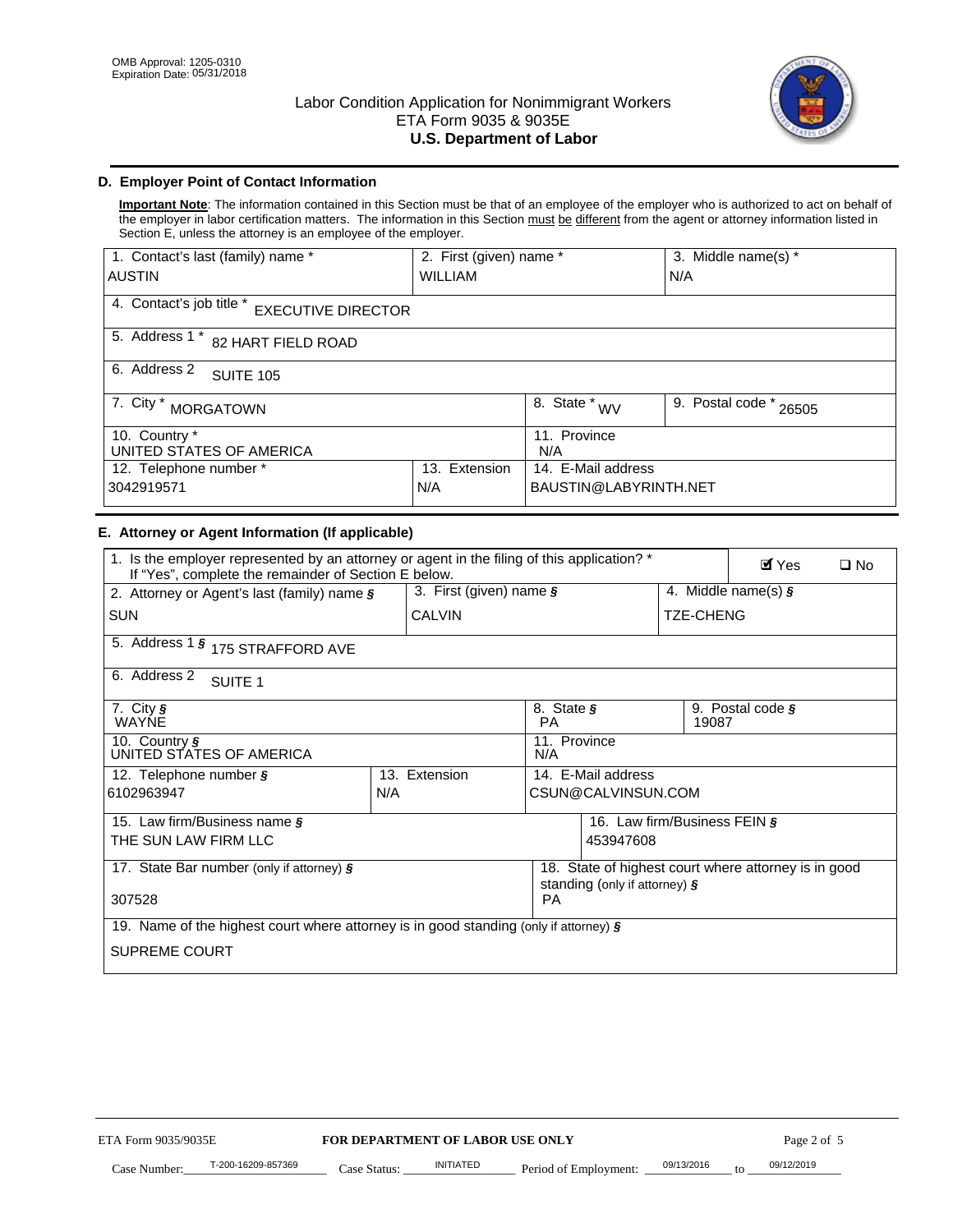**F. Rate of Pay** 

## Labor Condition Application for Nonimmigrant Workers ETA Form 9035 & 9035E **U.S. Department of Labor**



| <b>r.</b> Rate of Pay        |                                                     |
|------------------------------|-----------------------------------------------------|
| 1. Wage Rate (Required)      | 2. Per: (Choose only one) *                         |
| 48000.00<br>From: $$$<br>$*$ |                                                     |
|                              | ■ Year<br>□ Week □ Bi-Weekly □ Month<br>$\Box$ Hour |
| N/A<br>To: S                 |                                                     |
|                              |                                                     |

### **G. Employment and Prevailing Wage Information**

#### *a. Place of Employment 1*

| From: \$                                                                                                                                                                                                                                                                                                                                                                                                                                                                                                                                                                                                                                                                                                                                                                                                                                  | 48000.00<br>$\ast$<br>To: $\S$<br>N/A                                                                                                                                                                                                                                                                                                                                                                                                                                                                                                                                                                                                                                                                                                | $\Box$ Hour            | $\Box$ Week $\Box$ Bi-Weekly                                  | $\blacksquare$ Year<br>$\Box$ Month |  |  |
|-------------------------------------------------------------------------------------------------------------------------------------------------------------------------------------------------------------------------------------------------------------------------------------------------------------------------------------------------------------------------------------------------------------------------------------------------------------------------------------------------------------------------------------------------------------------------------------------------------------------------------------------------------------------------------------------------------------------------------------------------------------------------------------------------------------------------------------------|--------------------------------------------------------------------------------------------------------------------------------------------------------------------------------------------------------------------------------------------------------------------------------------------------------------------------------------------------------------------------------------------------------------------------------------------------------------------------------------------------------------------------------------------------------------------------------------------------------------------------------------------------------------------------------------------------------------------------------------|------------------------|---------------------------------------------------------------|-------------------------------------|--|--|
| G. Employment and Prevailing Wage Information<br>Important Note: It is important for the employer to define the place of intended employment with as much geographic specificity as possible<br>The place of employment address listed below must be a physical location and cannot be a P.O. Box. The employer may use this section<br>to identify up to three (3) physical locations and corresponding prevailing wages covering each location where work will be performed and<br>the electronic system will accept up to 3 physical locations and prevailing wage information. If the employer has received approval from the<br>Department of Labor to submit this form non-electronically and the work is expected to be performed in more than one location, an<br>attachment must be submitted in order to complete this section. |                                                                                                                                                                                                                                                                                                                                                                                                                                                                                                                                                                                                                                                                                                                                      |                        |                                                               |                                     |  |  |
| a. Place of Employment 1<br>1. Address 1 *<br>82 HART FIELD ROAD<br>2. Address 2                                                                                                                                                                                                                                                                                                                                                                                                                                                                                                                                                                                                                                                                                                                                                          |                                                                                                                                                                                                                                                                                                                                                                                                                                                                                                                                                                                                                                                                                                                                      |                        |                                                               |                                     |  |  |
| <b>SUITE 105</b><br>3. City $*$<br><b>MORGANTOWN</b><br>5. State/District/Territory *<br>WV                                                                                                                                                                                                                                                                                                                                                                                                                                                                                                                                                                                                                                                                                                                                               |                                                                                                                                                                                                                                                                                                                                                                                                                                                                                                                                                                                                                                                                                                                                      |                        | 4. County *<br><b>MONONGALIA</b><br>6. Postal code *<br>26505 |                                     |  |  |
| 7. Agency which issued prevailing wage $\zeta$<br>N/A                                                                                                                                                                                                                                                                                                                                                                                                                                                                                                                                                                                                                                                                                                                                                                                     | Prevailing Wage Information (corresponding to the place of employment location listed above)                                                                                                                                                                                                                                                                                                                                                                                                                                                                                                                                                                                                                                         | N/A                    | 7a. Prevailing wage tracking number (if applicable) §         |                                     |  |  |
| 8. Wage level *<br><b>MI</b><br>$\Box$ $\Box$<br>$\Box$ IV<br>$\Box$ N/A<br>9. Prevailing wage *<br>10. Per: (Choose only one) *<br>41496.00<br>S<br>■ Year<br>□ Bi-Weekly<br>$\Box$ Hour<br>$\Box$ Week<br>$\Box$ Month                                                                                                                                                                                                                                                                                                                                                                                                                                                                                                                                                                                                                  |                                                                                                                                                                                                                                                                                                                                                                                                                                                                                                                                                                                                                                                                                                                                      |                        |                                                               |                                     |  |  |
| 11. Prevailing wage source (Choose only one) *<br>11a. Year source published *                                                                                                                                                                                                                                                                                                                                                                                                                                                                                                                                                                                                                                                                                                                                                            | <b>¤</b> OES<br><b>CBA</b><br>$\Box$<br>11b. If "OES", and SWA/NPC did not issue prevailing wage OR "Other" in question 11,<br>specify source $\boldsymbol{\S}$                                                                                                                                                                                                                                                                                                                                                                                                                                                                                                                                                                      | □ SCA<br>DBA<br>$\Box$ | o.                                                            | Other                               |  |  |
| 2016                                                                                                                                                                                                                                                                                                                                                                                                                                                                                                                                                                                                                                                                                                                                                                                                                                      | OFLC ONLINE DATA CENTER                                                                                                                                                                                                                                                                                                                                                                                                                                                                                                                                                                                                                                                                                                              |                        |                                                               |                                     |  |  |
| H. Employer Labor Condition Statements<br><b>Important Note:</b> In order for your application to be processed, you MUST read Section H of the Labor Condition Application - General<br>Instructions Form ETA 9035CP under the heading "Employer Labor Condition Statements" and agree to all four (4) labor condition statements<br>summarized below:<br>(1)<br>(2)<br>workers similarly employed.<br>(3)<br>employment.<br>(4)<br>1. <i>I have read and agree to</i> Labor Condition Statements 1, 2, 3, and 4 above and as fully explained in Section H<br>of the Labor Condition Application - General Instructions - Form ETA 9035CP. *                                                                                                                                                                                              | Wages: Pay nonimmigrants at least the local prevailing wage or the employer's actual wage, whichever is higher, and pay for non-<br>productive time. Offer nonimmigrants benefits on the same basis as offered to U.S. workers.<br><b>Working Conditions:</b> Provide working conditions for nonimmigrants which will not adversely affect the working conditions of<br>Strike, Lockout, or Work Stoppage: There is no strike, lockout, or work stoppage in the named occupation at the place of<br>Notice: Notice to union or to workers has been or will be provided in the named occupation at the place of employment. A copy of<br>this form will be provided to each nonimmigrant worker employed pursuant to the application. |                        |                                                               | <b>Ø</b> Yes<br>$\square$ No        |  |  |
| ETA Form 9035/9035E                                                                                                                                                                                                                                                                                                                                                                                                                                                                                                                                                                                                                                                                                                                                                                                                                       | <b>FOR DEPARTMENT OF LABOR USE ONLY</b>                                                                                                                                                                                                                                                                                                                                                                                                                                                                                                                                                                                                                                                                                              |                        |                                                               | Page 3 of 5                         |  |  |
| T-200-16209-857369<br>Case Number:                                                                                                                                                                                                                                                                                                                                                                                                                                                                                                                                                                                                                                                                                                                                                                                                        | <b>INITIATED</b><br>Case Status:                                                                                                                                                                                                                                                                                                                                                                                                                                                                                                                                                                                                                                                                                                     | Period of Employment:  | 09/13/2016                                                    | 09/12/2019                          |  |  |

#### **H. Employer Labor Condition Statements**

- (1) **Wages:** Pay nonimmigrants at least the local prevailing wage or the employer's actual wage, whichever is higher, and pay for nonproductive time. Offer nonimmigrants benefits on the same basis as offered to U.S. workers.
- (2) **Working Conditions:** Provide working conditions for nonimmigrants which will not adversely affect the working conditions of workers similarly employed.
- (3) **Strike, Lockout, or Work Stoppage:** There is no strike, lockout, or work stoppage in the named occupation at the place of employment.
- (4) **Notice:** Notice to union or to workers has been or will be provided in the named occupation at the place of employment. A copy of this form will be provided to each nonimmigrant worker employed pursuant to the application.

| 1. I have read and agree to Labor Condition Statements 1, 2, 3, and 4 above and as fully explained in Section H | <b>M</b> Yes | $\square$ No |
|-----------------------------------------------------------------------------------------------------------------|--------------|--------------|
| of the Labor Condition Application – General Instructions – Form ETA 9035CP. *                                  |              |              |

| ETA Form 9035/9035E |                    | <b>FOR DEPARTMENT OF LABOR USE ONLY</b> |           |                                               |    | Page 3 of 5 |
|---------------------|--------------------|-----------------------------------------|-----------|-----------------------------------------------|----|-------------|
| Case Number:        | T-200-16209-857369 | Case Status:                            | INITIATED | Period of Employment: $\frac{09/13/2016}{20}$ | to | 09/12/2019  |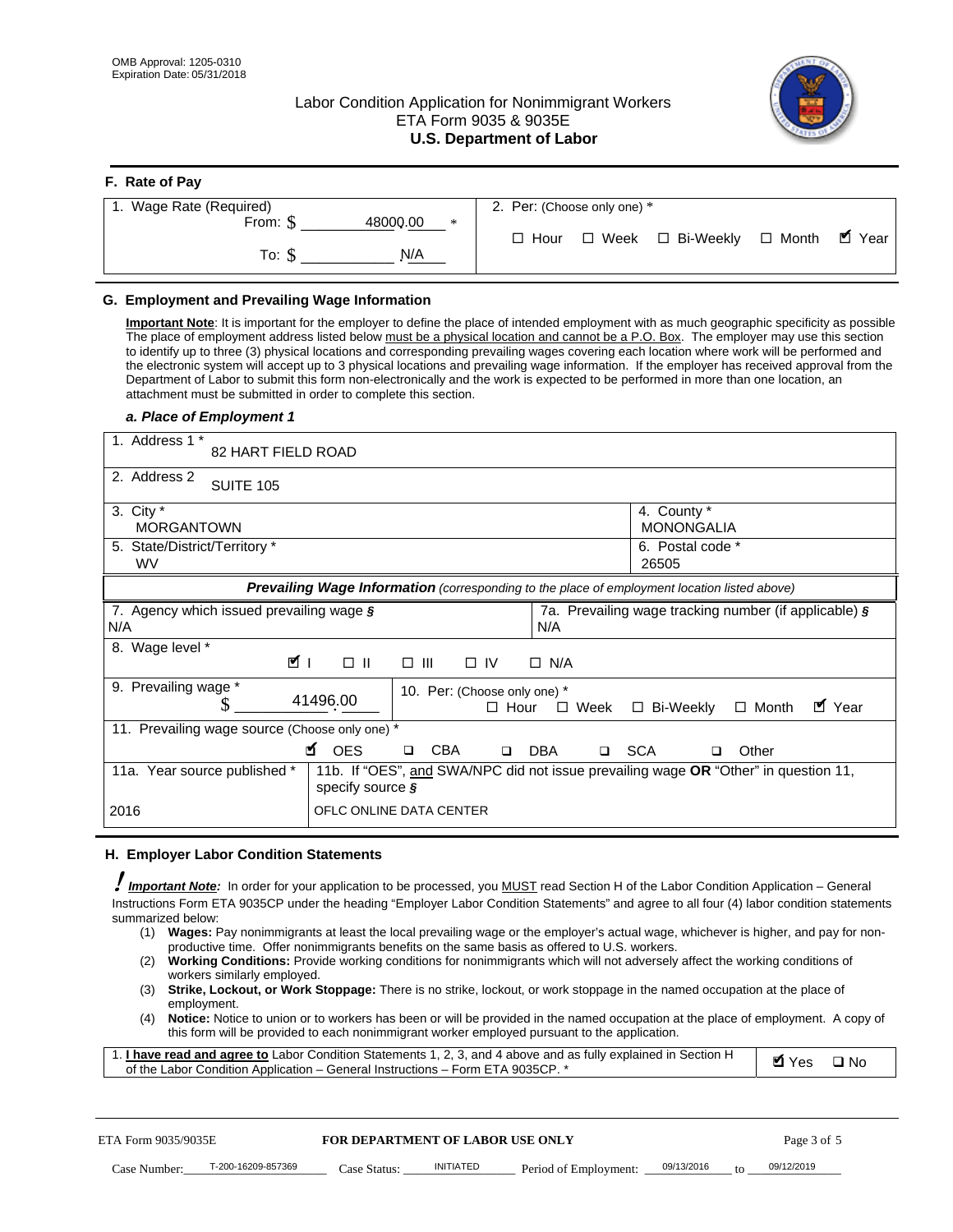

#### **I. Additional Employer Labor Condition Statements – H-1B Employers ONLY**

!**Important Note***:* In order for your H-1B application to be processed, you MUST read Section I – Subsection 1 of the Labor Condition Application – General Instructions Form ETA 9035CP under the heading "Additional Employer Labor Condition Statements" and answer the questions below.

#### *a. Subsection 1*

| 1. Is the employer H-1B dependent? $\S$                                                                                                                                                                                                             | $\square$ Yes                   | <b>M</b> <sub>No</sub> |  |
|-----------------------------------------------------------------------------------------------------------------------------------------------------------------------------------------------------------------------------------------------------|---------------------------------|------------------------|--|
| 2. Is the employer a willful violator? $\frac{1}{2}$                                                                                                                                                                                                | □ Yes ■No                       |                        |  |
| 3. If "Yes" is marked in questions I.1 and/or I.2, you must answer "Yes" or "No" regarding whether the<br>employer will use this application ONLY to support H-1B petitions or extensions of status for exempt H-1B<br>nonimmigrants? $\frac{1}{2}$ | $\Box$ Yes $\Box$ No $\Box$ N/A |                        |  |

**If you marked "Yes" to questions I.1 and/or I.2 and "No" to question I.3, you MUST read Section I – Subsection 2 of the Labor Condition Application – General Instructions Form ETA 9035CP under the heading "Additional Employer Labor Condition Statements" and indicate your agreement to all three (3) additional statements summarized below.** 

#### *b. Subsection 2*

- A. **Displacement:** Non-displacement of the U.S. workers in the employer's workforce
- B. **Secondary Displacement:** Non-displacement of U.S. workers in another employer's workforce; and
- C. **Recruitment and Hiring:** Recruitment of U.S. workers and hiring of U.S. workers applicant(s) who are equally or better qualified than the H-1B nonimmigrant(s).

| 4. I have read and agree to Additional Employer Labor Condition Statements A, B, and C above and as fully       |            |      |
|-----------------------------------------------------------------------------------------------------------------|------------|------|
| explained in Section I – Subsections 1 and 2 of the Labor Condition Application – General Instructions Form ETA | $\Box$ Yes | ⊟ No |
| 9035CP. $\frac{5}{9}$                                                                                           |            |      |

## **J. Public Disclosure Information**

!**Important Note***:* You must select from the options listed in this Section.

| Public disclosure information will be kept at: * | Employer's principal place of business<br>$\Box$ Place of employment |
|--------------------------------------------------|----------------------------------------------------------------------|
|--------------------------------------------------|----------------------------------------------------------------------|

#### **K. Declaration of Employer**

*By signing this form, I, on behalf of the employer, attest that the information and labor condition statements provided are true and accurate;*  that I have read sections H and I of the Labor Condition Application – General Instructions Form ETA 9035CP, and that I agree to comply with *the Labor Condition Statements as set forth in the Labor Condition Application – General Instructions Form ETA 9035CP and with the Department of Labor regulations (20 CFR part 655, Subparts H and I). I agree to make this application, supporting documentation, and other records available to officials of the Department of Labor upon request during any investigation under the Immigration and Nationality Act. Making fraudulent representations on this Form can lead to civil or criminal action under 18 U.S.C. 1001, 18 U.S.C. 1546, or other provisions of law.* 

| 1. Last (family) name of hiring or designated official * | 2. First (given) name of hiring or designated official * | 3. Middle initial *                   |             |  |
|----------------------------------------------------------|----------------------------------------------------------|---------------------------------------|-------------|--|
| <b>AUSTIN</b>                                            | WILLIAM                                                  |                                       |             |  |
| 4. Hiring or designated official title *                 |                                                          |                                       |             |  |
| <b>EXECUTIVE DIRECTOR</b>                                |                                                          |                                       |             |  |
| 5. Signature *                                           |                                                          | 6. Date signed *                      |             |  |
|                                                          |                                                          |                                       |             |  |
|                                                          |                                                          |                                       |             |  |
|                                                          |                                                          |                                       |             |  |
|                                                          |                                                          |                                       |             |  |
|                                                          |                                                          |                                       |             |  |
|                                                          |                                                          |                                       |             |  |
| ETA Form 9035/9035E<br>FOR DEPARTMENT OF LABOR USE ONLY  |                                                          |                                       | Page 4 of 5 |  |
| T-200-16209-857369<br>Case Number<br>Case Status:        | <b>INITIATED</b><br>Period of Employment:                | 09/13/2016<br>$\mathbf{f} \mathbf{O}$ | 09/12/2019  |  |